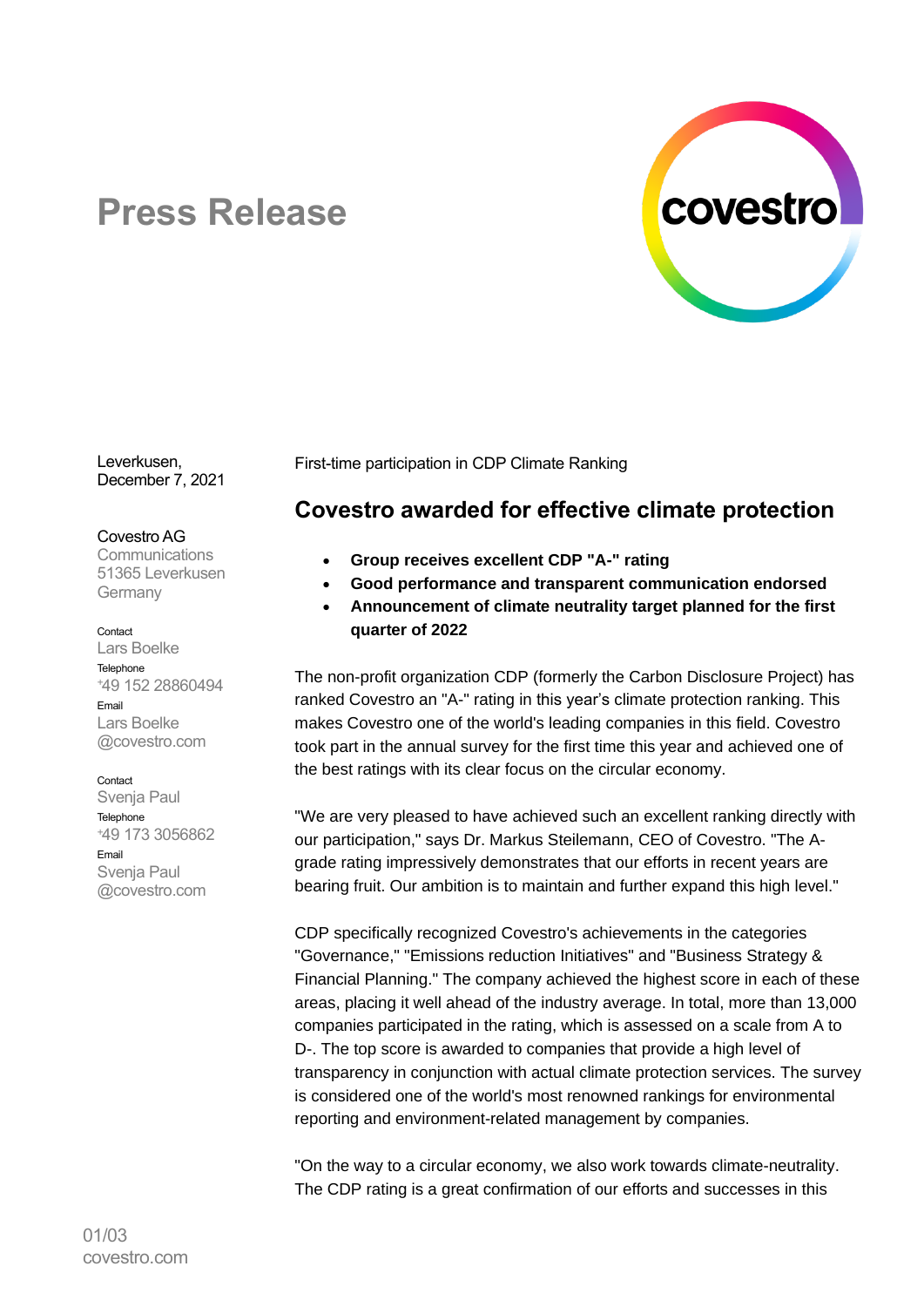

endeavor. Today, we can already produce products entirely without fossil raw materials, delivering a lower product carbon footprint," explains Lynette Chung, Covestro's Chief Sustainability Officer. "We are working to further expand our sustainable product portfolio and are also becoming increasingly transparent in our reporting, as recognized by CDP."

## **Continued progress on transparency and action**

Sustainable growth and a complete focus on the circular economy are central components of Covestro's corporate strategy "Sustainable Future". In September, for instance, the company announced plans to invest around EUR 1 billion in circular economy projects over the next ten years and to unveil a climate neutrality target based on absolute greenhouse gas emission reductions next year. Transparent communication about the company's progress in the area of sustainability also remains a priority. For example, Covestro will also publish a stand-alone report for the first time in line with the recommendation of the Task Force on Climate-related Financial Disclosure (TCFD) with the publication of the Annual Report 2021 on March 1, 2022.

Another example of Covestro's ongoing efforts in the area of sustainability is the EU innovation project Circular Foam. Together with 21 partners, the company has taken on the coordinating role in this project to close the material cycle for rigid polyurethane foams in the long term. That could reduce waste by one million metric tons and  $CO<sub>2</sub>$  emissions by 2.9 million metric tons, as well as EUR 150 million in incineration costs, every year in Europe from 2040 onward. At the same time, Covestro is continuously expanding its sustainable product portfolio and thus also helping its customers to reduce their carbon footprint in production in the long term.

## **About Covestro:**

With 2020 sales of EUR 10.7 billion, Covestro is among the world's leading polymer companies. Business activities are focused on the manufacture of hightech polymer materials and the development of innovative, sustainable solutions for products used in many areas of daily life. In doing so, Covestro is fully committed to the circular economy. The main industries served are the automotive and transportation industries, construction, furniture and wood processing, as well as electrical, electronics, and household appliances industries. Other sectors include sports and leisure, cosmetics, health and the chemical industry itself. At the end of 2020, Covestro has 33 production sites worldwide and employs approximately 16,500 people (calculated as full-time equivalents).